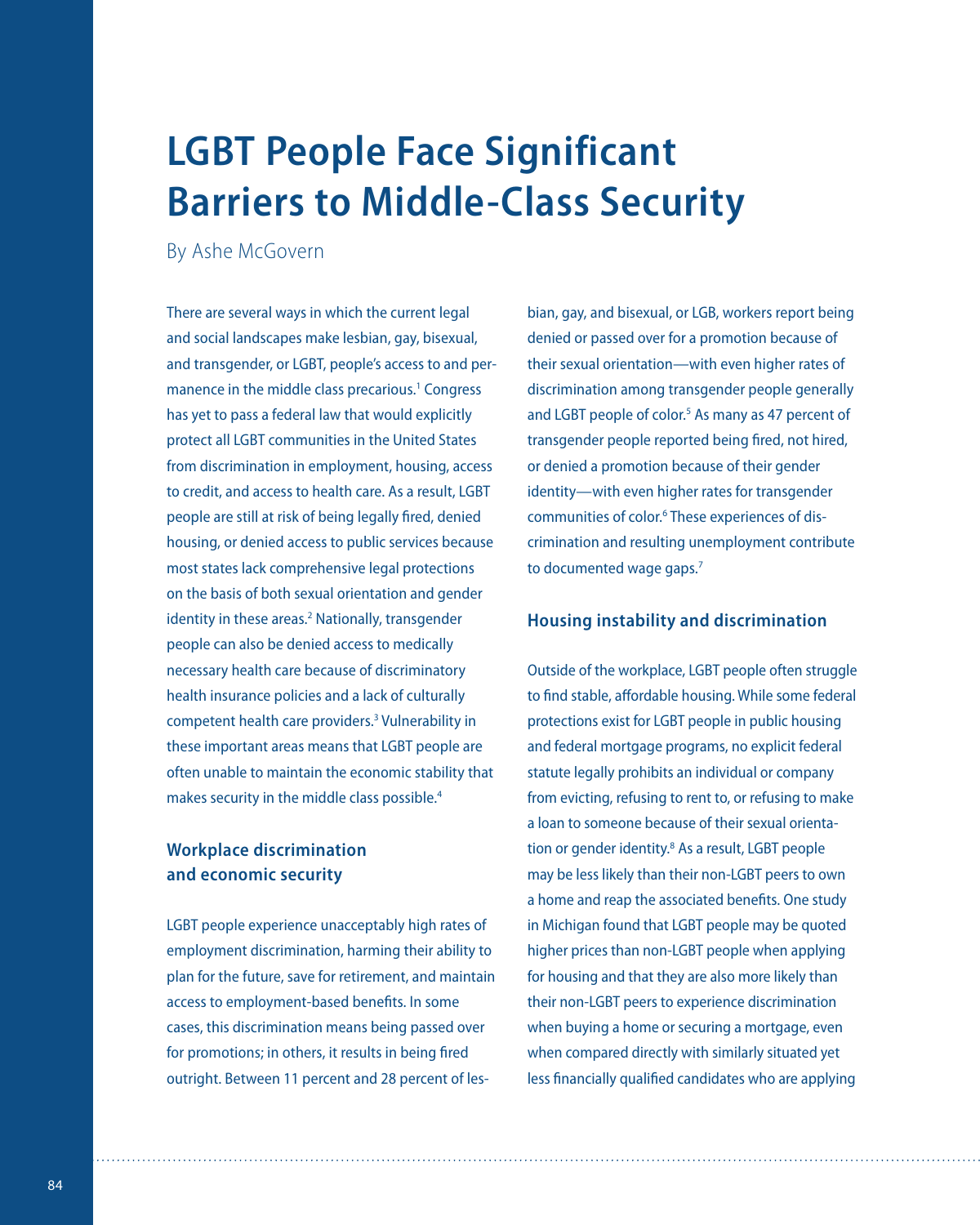for the same home.<sup>9</sup> Furthermore, the Equal Credit Opportunity Act, or ECOA—which prohibits discrimination in credit access and distribution—does not provide explicit protections on the basis of sexual orientation and gender identity.<sup>10</sup>

### **Health care disparities and out-of-pocket costs**

Well-documented disparities in health among LGBT communities compared with their non-LGBT peers as a result of many factors, including lack of cultural competency among health care providers, stress associated with systemic discrimination, and a lack of insurance generally, among others—mean that many LGBT people may have to pay higher out-ofpocket costs to ensure that they are able to access adequate health care and health providers.<sup>11</sup> In addition to these costs, many transgender people must pay out of pocket for medically necessary treatment because most insurance plans have categorically or partially prohibited coverage of any transitionrelated health care<sup>12</sup>

## **Policy recommendation: Pass the federal Equality Act**

The Equality Act is a federal bill that, if passed, would amend federal nondiscrimination laws, including the Civil Rights Act of 1964 and the Fair Housing Act, to include sexual orientation and gender identity—and where currently lacking, sex—as protected categories for nondiscrimination purposes in employment, housing, public accommodations, public education, federal funding, access to credit, and the jury system. Passage of the federal Equality Act would make a significant difference in ensuring a more stable economic future for LGBT people.<sup>13</sup> Recently, the federal U.S. Department of Health and Human Services, or HHS, promulgated regulations clarifying that Section 1557 of the Affordable Care Act explicitly protects LGBT people. Comprehensive implementation and enforcement of these new regulations would help ensure more fair, equal, and less expensive access to medically necessary health care for LGBT community members.<sup>14</sup>